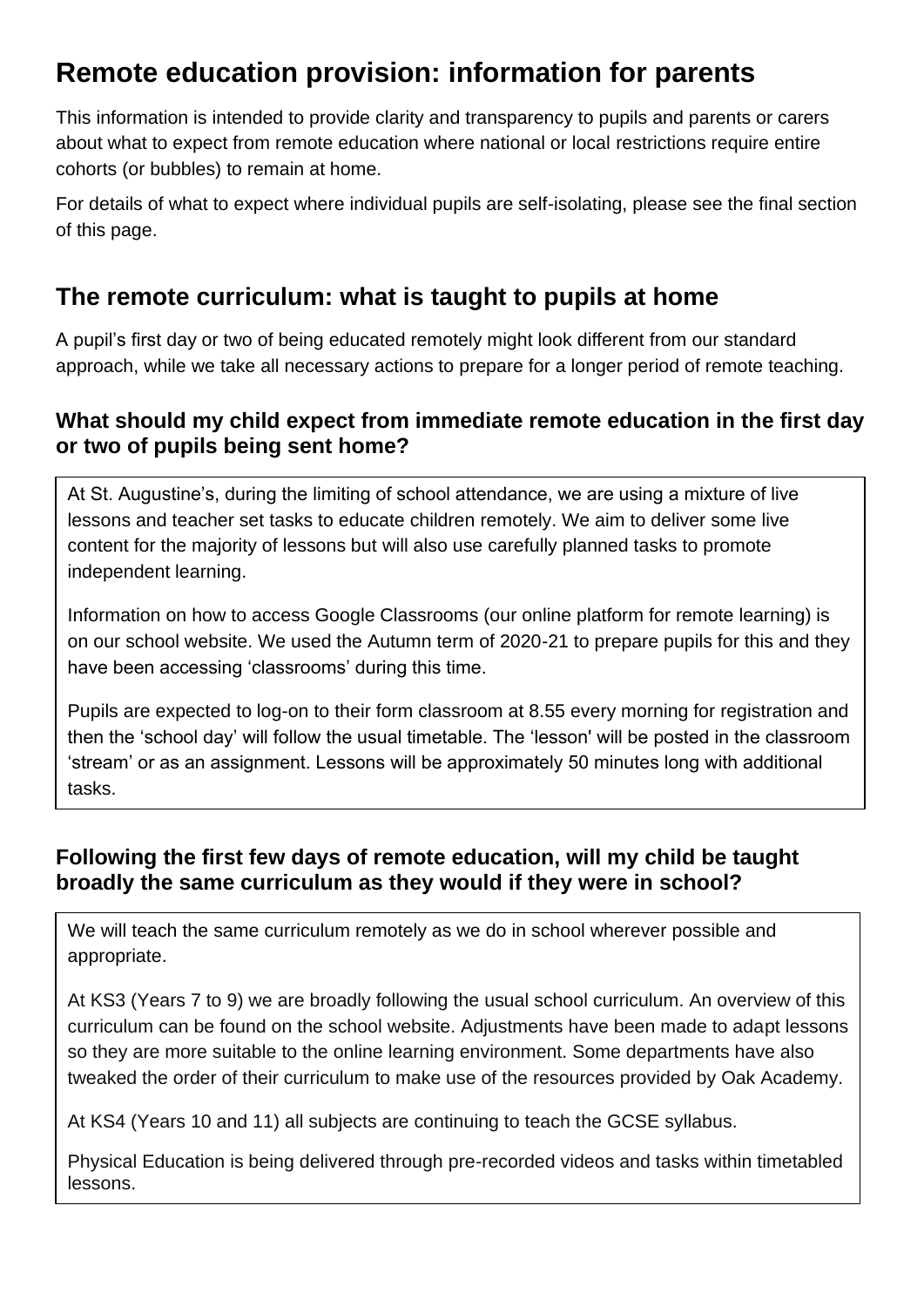# **Remote teaching and study time each day**

# **How long can I expect work set by the school to take my child each day?**

We expect that remote education (including remote teaching and independent work) will take pupils broadly the following number of hours each day:

| <b>Key Stage 3</b><br>(Year 7, 8 and 9) | We will provide 5 hours of remote education per day. |
|-----------------------------------------|------------------------------------------------------|
| <b>Key Stage 4</b><br>(Year 10 and 11)  | We will provide 5 hours of remote education per day. |

# **Accessing remote education**

# **How will my child access any online remote education you are providing?**

St. Augustine's has opted to use Google Classroom as our online learning platform. Pupils have been invited to classrooms for each of the subjects they would usually take in school. They also have a registration classroom.

Live lessons will be delivered through Google Meets, accessed through Google Classrooms. Assignments and tasks with be set, handed in and, when appropriate, marked with feedback through Google Classroom.

Details on how to access Google Classroom (including how to access, how to contact teachers and how to check for work set) are on the school website.

## **If my child does not have digital or online access at home, how will you support them to access remote education?**

We recognise that some pupils may not have suitable online access at home. We take the following approaches to support those pupils to access remote education:

During the first week of school closure our Pastoral team contacted families to check in, and will continue to do so at three to four week intervals. Monitoring of pupil attendance and engagement in lessons is ongoing and where pupils are failing to attend a number of lessons school are contacting home.

If parents have any issues with accessing online learning they can contact school to discuss possible solutions. Solutions may include:

- possible issuing of laptops or devices that enable an internet connection
- access to printed materials if pupils do not have online access
- submission of work to teachers for pupils who do not have online access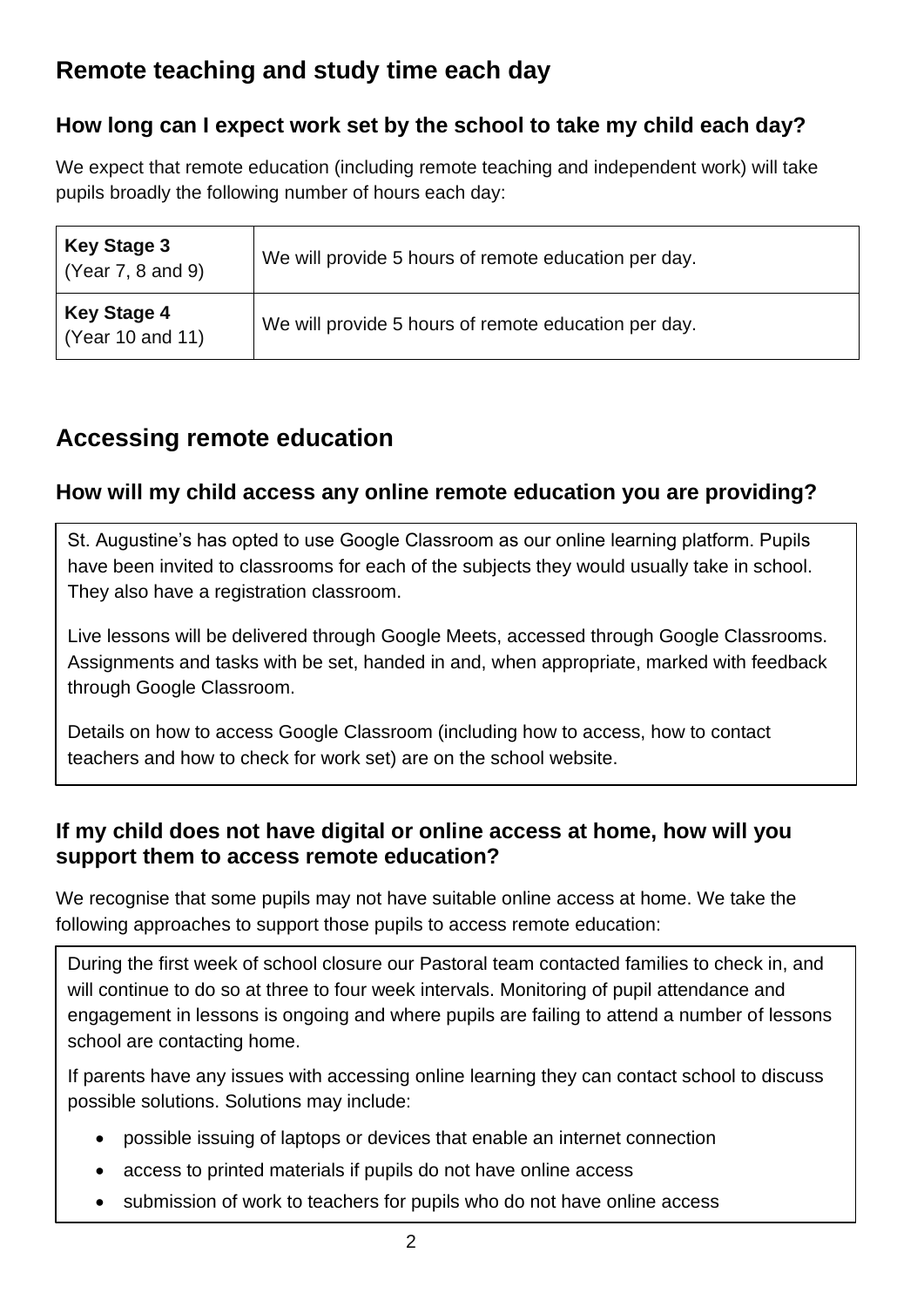## **How will my child be taught remotely?**

We use a combination of the following approaches to teach pupils remotely:

Some examples of remote teaching approaches used at St. Augustine's:

- live teaching (online lessons)
- recorded teaching (e.g. Oak National Academy lessons, Corbettmaths videos, teachers own video/audio recordings)
- textbooks accessed via Kerboodle (online resource)
- use of websites such as Quizlet
- flipped learning tasks to promote independence
- tasks such as research tasks

# **Engagement and feedback**

#### **What are your expectations for my child's engagement and the support that we as parents and carers should provide at home?**

In October the school emailed out the Online Home Learning Protocols (this is also on the school website). The document outlines expectations about pupil behaviour and effort whilst engaging in remote learning, including expectations around live lessons. Parents can support us by helping to ensure that pupils maintain the standards of behaviour and engagement outlined in the document.

It is the intention that pupils can and should work independently of parental support as much as possible. We would be grateful if parents would help their child to get organised for each day and, when possible, check to ensure they have attended live lessons and completed work set.

Where parents feel they need to support pupils with specific tasks, they are welcome to do so, provided the work submitted is the pupil's own work, so that we get a true picture of pupils' learning. Pupils can contact their teachers through messaging/emailing on Google Classroom if they need additional guidance.

Pupils should structure their day to ensure they attend live lessons. Our recommendation is that pupils complete the work for non-live lessons when that lesson would have taken place in school.

If parents have any concerns about remote learning they should contact school to speak with the appropriate member of staff.

In individual cases, we may contact parents to ask for their help in ensuring that their child's engagement and conduct meet our expectations.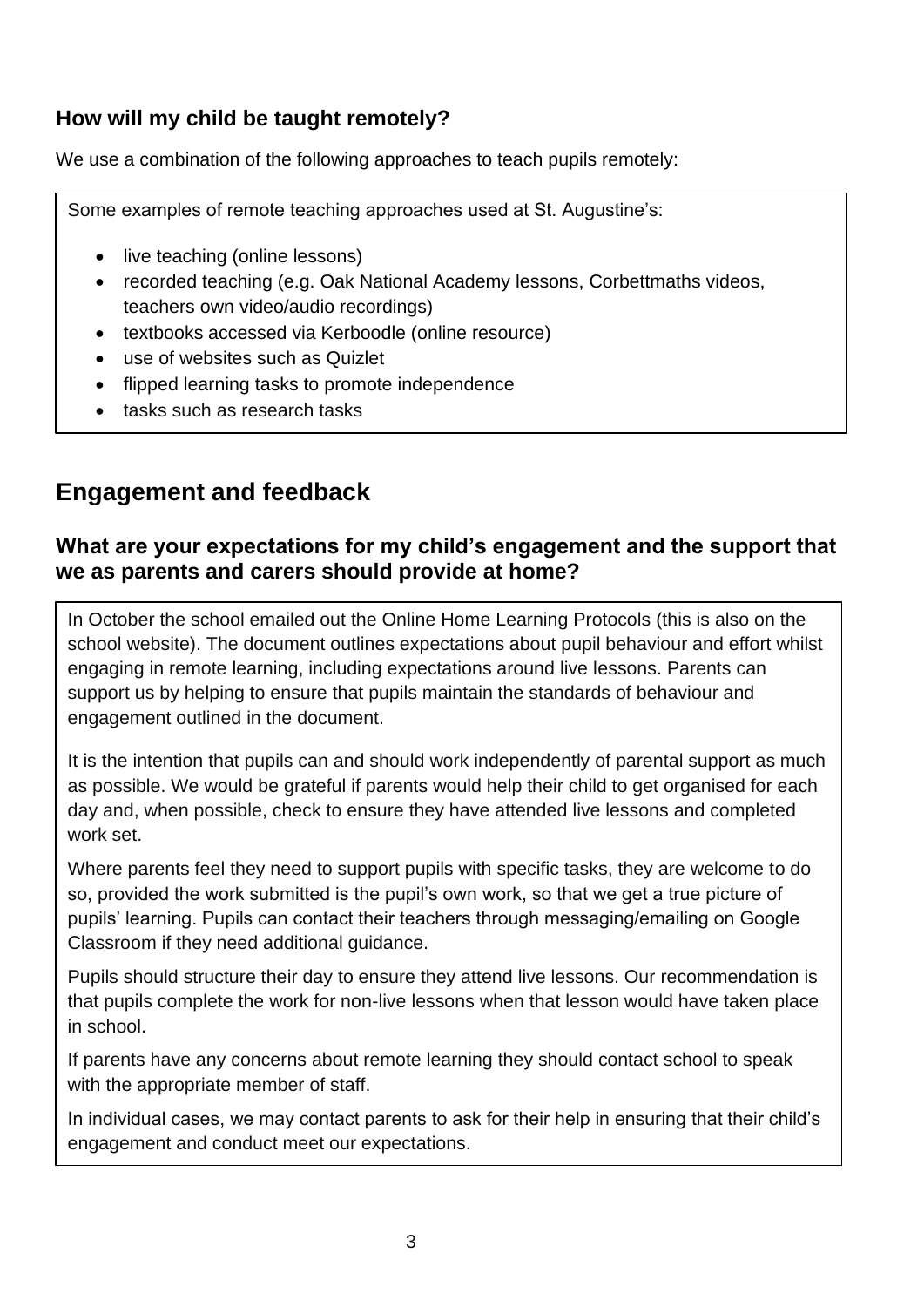## **How will you check whether my child is engaging with their work and how will I be informed if there are concerns?**

We will monitor attendance at live lessons, submission of specific pieces of work, and access to resources.

Where pupils are not accessing work in a subject the Head of Faculty may contact pupils and parents by email or telephone to address concerns and offer and ask for support.

If attendance and engagement is an issue across several subjects, the Pastoral Team may contact pupils and parents by email or telephone to address concerns and offer and ask for support.

## **How will you assess my child's work and progress?**

Feedback can take many forms and may not always mean extensive written comments for individual children. For example, whole-class feedback or quizzes marked automatically via digital platforms are also valid and effective methods, amongst many others. Our approach to feeding back on pupil work is as follows:

Feedback will take various forms, as determined by subject teachers:

- In-lesson dialogue, verbally and using the chat function
- Individual feedback on tasks submitted on google classroom
- Whole class feedback, based on a review of a class's work
- Self-marking Google Quizzes
- Self-marking tasks on online platforms such as Quizlet
- Marking of exam-style questions using Google Classroom

# **Additional support for pupils with particular needs**

## **How will you work with me to help my child who needs additional support from adults at home to access remote education?**

We recognise that some pupils, for example some pupils with special educational needs and disabilities (SEND), may not be able to access remote education without support from adults at home. We acknowledge the difficulties this may place on families, and we will work with parents and carers to support those pupils in the following ways: